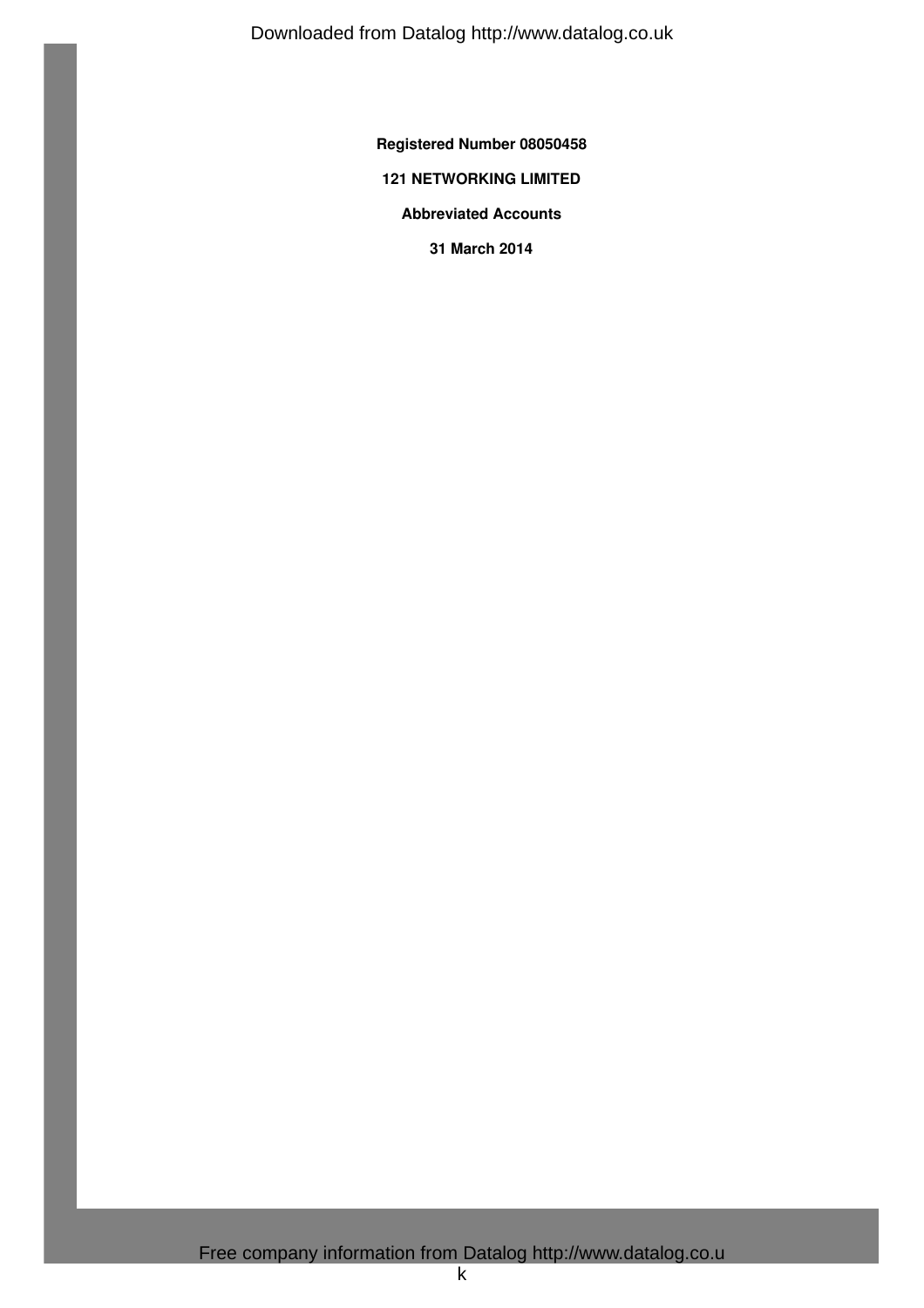# **121 NETWORKING LIMITED Registered Number 08050458**

**Abbreviated Balance Sheet as at 31 March 2014**

|                                                | <b>Notes</b>   | 2014      | 2013         |
|------------------------------------------------|----------------|-----------|--------------|
|                                                |                | £         | £            |
| <b>Fixed assets</b>                            |                |           |              |
| Intangible assets                              | $\overline{2}$ | 4,624     | 9,248        |
|                                                |                | 4,624     | 9,248        |
| <b>Current assets</b>                          |                |           |              |
| Debtors                                        | 3              | 201       | 490          |
| Cash at bank and in hand                       |                | 1,259     | 1,349        |
|                                                |                | 1,460     | 1,839        |
| Creditors: amounts falling due within one year | 4              | (12,095)  | (12, 318)    |
| Net current assets (liabilities)               |                | (10, 635) | (10, 479)    |
| Total assets less current liabilities          |                | (6,011)   | (1,231)      |
| Total net assets (liabilities)                 |                | (6,011)   | (1, 231)     |
| <b>Capital and reserves</b>                    |                |           |              |
| Called up share capital                        | 5              | 2         | $\mathbf{2}$ |
| Profit and loss account                        |                | (6,013)   | (1,233)      |
| <b>Shareholders' funds</b>                     |                | (6,011)   | (1,231)      |

- For the year ending 31 March 2014 the company was entitled to exemption under section 477 of the Companies Act 2006 relating to small companies.
- The members have not required the company to obtain an audit in accordance with section 476 of the Companies Act 2006.
- The directors acknowledge their responsibilities for complying with the requirements of the Act with respect to accounting records and the preparation of accounts.
- These accounts have been prepared in accordance with the provisions applicable to companies subject to the small companies regime.

Approved by the Board on 29 December 2014

And signed on their behalf by: **David Rhodes, Director**